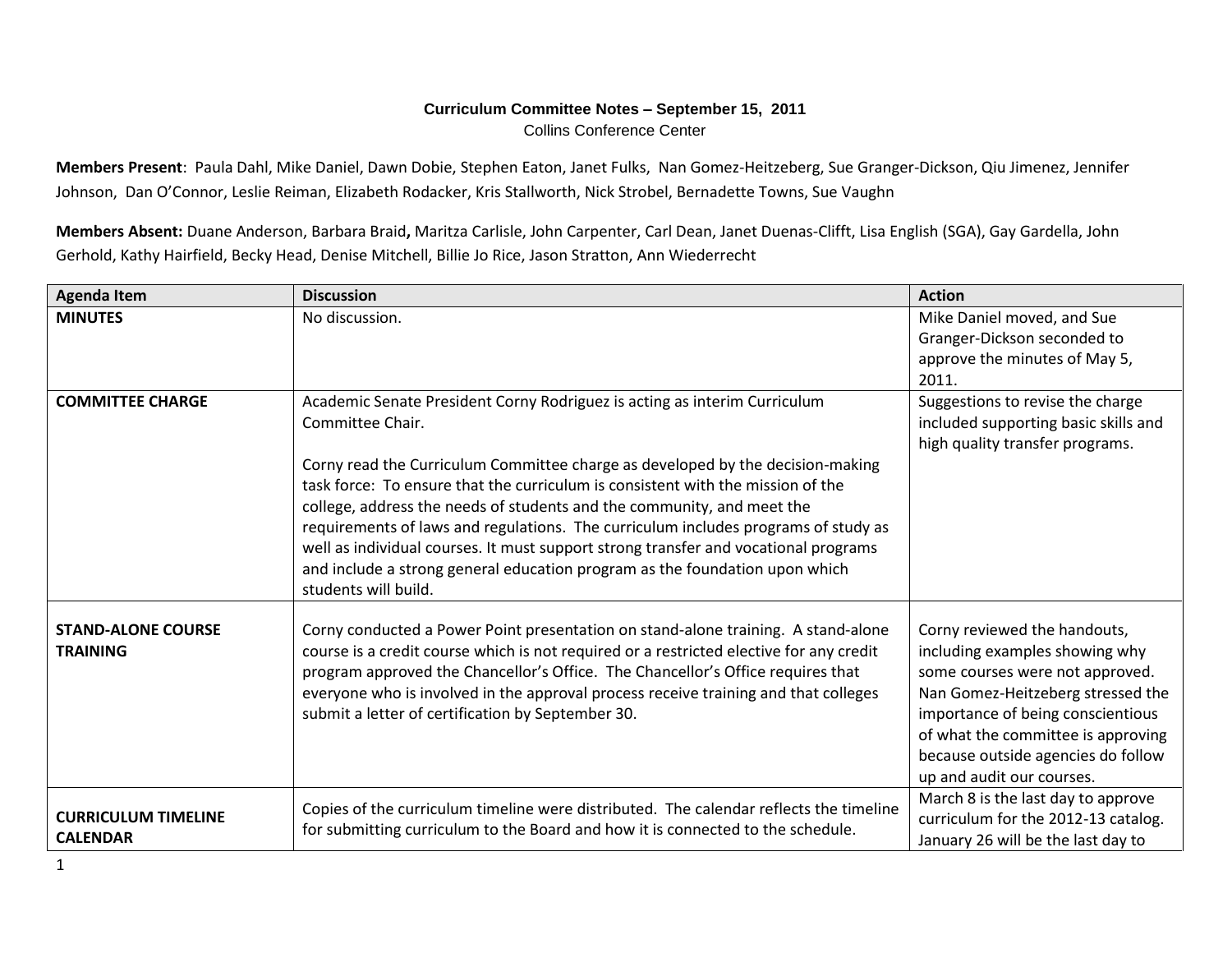|                            |                                                                                        | submit new courses for transfer     |
|----------------------------|----------------------------------------------------------------------------------------|-------------------------------------|
|                            |                                                                                        | degrees. Dawn Dobie moved, and      |
|                            |                                                                                        | Kathy Hairfield seconded, to        |
|                            |                                                                                        | approve the timeline.               |
| <b>COMMITTEE STRUCTURE</b> | Corny said there was lots of discussion last year about the restructuring of the       | Bernadette Towns moved that the     |
| <b>UPDATE</b>              | Curriculum Committee and how it could function more efficiently. He reviewed the       | GE subcommittee work as a           |
|                            | proposal presented to the Senate. One of the proposals was to incorporate the          | specialty group (like SLO           |
|                            | General Education Committee (GE) into the Curriculum Committee, and it could           | assessment) within the larger       |
|                            | either function as one large group that looked at everything, or an internal GE        | Curriculum Committee that we        |
|                            | subcommittee of experts that would function within the Curriculum Committee.           | move forward with the .300          |
|                            | Another proposal was to eliminate the administrative co-chair and create two faculty   | reassigned time for a co-chair, and |
|                            | co-chairs with reassigned time. Corny said there were misconceptions of what the       | keep the administrative co-chair    |
|                            | Senate voted on with respect to the proposals. The Senate voted to reconstruct the     | position. Tim Capehart seconded     |
|                            | current GE members as part of the Curriculum Committee. The other component            | the motion. Motion passed. Sue      |
|                            | was not approved. The Senate voted to have two co-chairs with reassigned time,         | Vaughn suggested a task force to    |
|                            | which in reality was a commitment they could not fulfill. One of the Senate co-chairs  | look at prerequisites.              |
|                            | offered to relinguish .100 reassigned time in order to move forward. One co-chair      |                                     |
|                            | would have .200, and the other would have .100. This would be re-evaluated at the      |                                     |
|                            | end of the year. The other option was to move forward with the original proposal to    |                                     |
|                            | remove the administrative co-chair and have two faculty chairs. Corny asked the        |                                     |
|                            | committee for input. There was discussion, and the committee agreed that working       |                                     |
|                            | with CurricUNET involves a lot of time. Some members felt that two co-chairs, both     |                                     |
|                            | with .200 reassigned time, is what it would take to do an effective job. The           |                                     |
|                            | challenges include the large number of out-of-date curriculum that needs updating,     |                                     |
|                            | changing curriculum to comply with the new transfer degrees, and the upcoming          |                                     |
|                            | accreditation visit. Nick said the committee made a motion last year to remove         |                                     |
|                            | courses from the catalog which had not been updated within the last six years. Nan     |                                     |
|                            | said that people are working diligently to revise their courses. She said a lot of the |                                     |
|                            | courses that came through last year had problems such as no textbook listed, wrong     |                                     |
|                            | prerequisites, typos, and inadvertent title changes. Corny reviewed the division of    |                                     |
|                            | work between the co-chairs as outlined in the proposal presented last year. There      |                                     |
|                            | was consensus to continue functioning as one large committee with specific "experts"   |                                     |
|                            | within the large group (GE, SLO's, prerequisites, etc). Corny asked if anyone was      |                                     |
|                            | willing to step forward and serve as chair. Gay said that everyone was learning how    |                                     |
|                            | to use the program last year, and it kept changing. The training Janet Fulks provided  |                                     |
|                            | was invaluable; who is going to do that this year? Who is helping the departments?     |                                     |
|                            | Dan O'Connor reminded the committee that several GE committee members left last        |                                     |
|                            | year, leaving only Nick, Qiu and himself remaining as GE resources.                    |                                     |